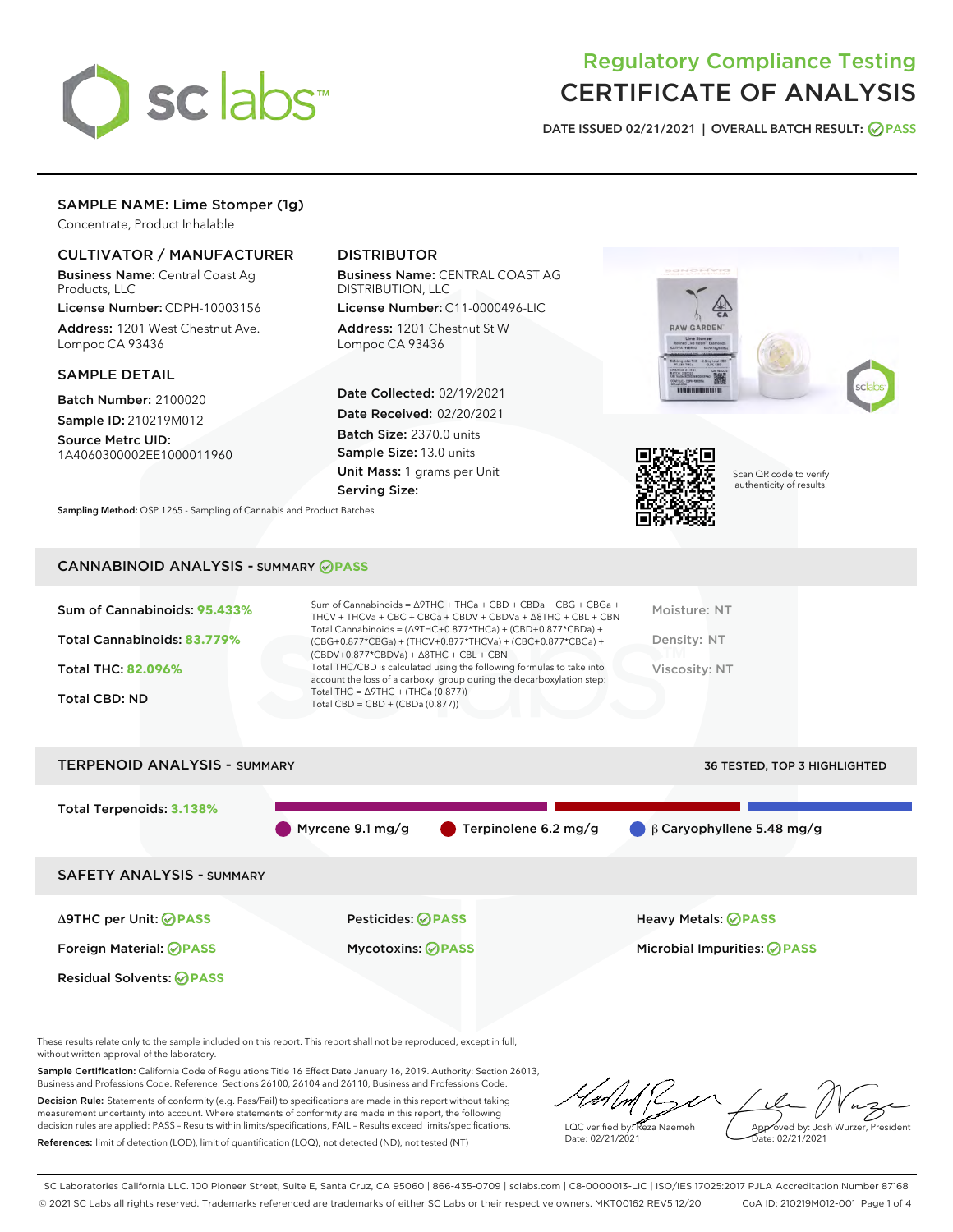



LIME STOMPER (1G) | DATE ISSUED 02/21/2021 | OVERALL BATCH RESULT: @ PASS

## CANNABINOID TEST RESULTS - 02/21/2021 2 PASS

Tested by high-performance liquid chromatography with diode-array detection (HPLC-DAD). **Method:** QSP 1157 - Analysis of Cannabinoids by HPLC-DAD

#### TOTAL CANNABINOIDS: **83.779%**

Total Cannabinoids (Total THC) + (Total CBD) + (Total CBG) + (Total THCV) + (Total CBC) + (Total CBDV) + ∆8THC + CBL + CBN

TOTAL THC: **82.096%** Total THC (∆9THC+0.877\*THCa)

TOTAL CBD: ND

Total CBD (CBD+0.877\*CBDa)

TOTAL CBG: 0.05% Total CBG (CBG+0.877\*CBGa) TOTAL THCV: 1.549%

Total THCV (THCV+0.877\*THCVa)

TOTAL CBC: 0.084% Total CBC (CBC+0.877\*CBCa)

TOTAL CBDV: ND Total CBDV (CBDV+0.877\*CBDVa)

| <b>COMPOUND</b>  | LOD/LOQ<br>(mg/g)          | <b>MEASUREMENT</b><br><b>UNCERTAINTY</b><br>(mg/g) | <b>RESULT</b><br>(mg/g) | <b>RESULT</b><br>(%) |
|------------------|----------------------------|----------------------------------------------------|-------------------------|----------------------|
| <b>THCa</b>      | 0.05/0.14                  | ±23.851                                            | 928.04                  | 92.804               |
| <b>THCVa</b>     | 0.07/0.20                  | ±0.842                                             | 17.66                   | 1.766                |
| <b>A9THC</b>     | 0.06/0.26                  | ±0.243                                             | 7.07                    | 0.707                |
| <b>CBCa</b>      | 0.07/0.28                  | ±0.047                                             | 0.96                    | 0.096                |
| <b>CBGa</b>      | 0.1/0.2                    | ±0.03                                              | 0.6                     | 0.06                 |
| $\triangle$ 8THC | 0.1 / 0.4                  | N/A                                                | <b>ND</b>               | <b>ND</b>            |
| <b>THCV</b>      | 0.1/0.2                    | N/A                                                | <b>ND</b>               | <b>ND</b>            |
| <b>CBD</b>       | 0.07/0.29                  | N/A                                                | <b>ND</b>               | <b>ND</b>            |
| <b>CBDa</b>      | 0.02/0.19                  | N/A                                                | <b>ND</b>               | <b>ND</b>            |
| <b>CBDV</b>      | 0.04 / 0.15                | N/A                                                | <b>ND</b>               | <b>ND</b>            |
| <b>CBDVa</b>     | 0.03/0.53                  | N/A                                                | <b>ND</b>               | <b>ND</b>            |
| <b>CBG</b>       | 0.06/0.19                  | N/A                                                | <b>ND</b>               | <b>ND</b>            |
| <b>CBL</b>       | 0.06 / 0.24                | N/A                                                | <b>ND</b>               | <b>ND</b>            |
| <b>CBN</b>       | 0.1/0.3                    | N/A                                                | <b>ND</b>               | <b>ND</b>            |
| <b>CBC</b>       | 0.2 / 0.5                  | N/A                                                | <b>ND</b>               | <b>ND</b>            |
|                  | <b>SUM OF CANNABINOIDS</b> |                                                    | 954.33 mg/g             | 95.433%              |

#### **UNIT MASS: 1 grams per Unit**

| ∆9THC per Unit                                                                            | 1120 per-package limit | 7.07 mg/unit<br><b>PASS</b> |  |  |  |
|-------------------------------------------------------------------------------------------|------------------------|-----------------------------|--|--|--|
| <b>Total THC per Unit</b>                                                                 |                        | 820.96 mg/unit              |  |  |  |
| <b>CBD per Unit</b>                                                                       |                        | <b>ND</b>                   |  |  |  |
| <b>Total CBD per Unit</b>                                                                 |                        | <b>ND</b>                   |  |  |  |
| Sum of Cannabinoids<br>per Unit                                                           |                        | 954.33 mg/unit              |  |  |  |
| <b>Total Cannabinoids</b><br>per Unit                                                     |                        | 837.79 mg/unit              |  |  |  |
| <b>MOISTURE TEST RESULT</b><br><b>VISCOSITY TEST RESULT</b><br><b>DENSITY TEST RESULT</b> |                        |                             |  |  |  |

Not Tested

Not Tested

Not Tested

#### TERPENOID TEST RESULTS - 02/21/2021

Terpene analysis utilizing gas chromatography-flame ionization detection (GC-FID). Terpenes are the aromatic compounds that endow cannabis with their unique scent and effect. Following are the primary terpenes detected. **Method:** QSP 1192 - Analysis of Terpenoids by GC-FID

| <b>COMPOUND</b>         | LOD/LOQ<br>(mg/g) | <b>MEASUREMENT</b><br><b>UNCERTAINTY</b><br>(mg/g) | <b>RESULT</b><br>(mg/g)                         | <b>RESULT</b><br>(%) |
|-------------------------|-------------------|----------------------------------------------------|-------------------------------------------------|----------------------|
| <b>Myrcene</b>          | 0.1 / 0.2         | ±0.73                                              | 9.1                                             | 0.91                 |
| Terpinolene             | 0.04 / 0.1        | $\pm 0.42$                                         | 6.2                                             | 0.62                 |
| $\beta$ Caryophyllene   | 0.04 / 0.11       | ±0.260                                             | 5.48                                            | 0.548                |
| Limonene                | 0.04 / 0.12       | ±0.131                                             | 3.56                                            | 0.356                |
| Ocimene                 | 0.05 / 0.1        | ±0.21                                              | 1.8                                             | 0.18                 |
| $\alpha$ Humulene       | 0.03 / 0.08       | ±0.048                                             | 1.48                                            | 0.148                |
| Linalool                | 0.04 / 0.1        | ±0.06                                              | 1.1                                             | 0.11                 |
| $\beta$ Pinene          | 0.1 / 0.2         | ±0.07                                              | 0.9                                             | 0.09                 |
| $\alpha$ Pinene         | 0.04 / 0.13       | ±0.048                                             | 0.74                                            | 0.074                |
| Terpineol               | 0.03 / 0.1        | ±0.05                                              | 0.5                                             | 0.05                 |
| Fenchol                 | 0.1 / 0.2         | ±0.02                                              | 0.4                                             | 0.04                 |
| Valencene               | 0.02 / 0.06       | ±0.002                                             | 0.12                                            | 0.012                |
| $\alpha$ Phellandrene   | 0.1 / 0.2         | N/A                                                | <loq< th=""><th><loq< th=""></loq<></th></loq<> | <loq< th=""></loq<>  |
| 3 Carene                | 0.1 / 0.2         | N/A                                                | <loq< th=""><th><loq< th=""></loq<></th></loq<> | <loq< th=""></loq<>  |
| $\alpha$ Terpinene      | 0.1 / 0.2         | N/A                                                | <loq< th=""><th><loq< th=""></loq<></th></loq<> | <loq< th=""></loq<>  |
| $\gamma$ Terpinene      | 0.1 / 0.2         | N/A                                                | <loq< th=""><th><loq< th=""></loq<></th></loq<> | <loq< th=""></loq<>  |
| <b>Nerolidol</b>        | 0.03 / 0.09       | N/A                                                | <loq< th=""><th><loq< th=""></loq<></th></loq<> | <loq< th=""></loq<>  |
| Guaiol                  | 0.04 / 0.13       | N/A                                                | <loq< th=""><th><loq< th=""></loq<></th></loq<> | <loq< th=""></loq<>  |
| $\alpha$ Bisabolol      | 0.1 / 0.2         | N/A                                                | $<$ LOQ                                         | <loq< th=""></loq<>  |
| Camphene                | 0.1 / 0.2         | N/A                                                | <b>ND</b>                                       | <b>ND</b>            |
| Sabinene                | 0.1 / 0.2         | N/A                                                | <b>ND</b>                                       | <b>ND</b>            |
| Eucalyptol              | 0.1 / 0.2         | N/A                                                | <b>ND</b>                                       | <b>ND</b>            |
| Sabinene Hydrate        | 0.1 / 0.2         | N/A                                                | <b>ND</b>                                       | <b>ND</b>            |
| Fenchone                | 0.1 / 0.2         | N/A                                                | <b>ND</b>                                       | <b>ND</b>            |
| (-)-Isopulegol          | 0.03 / 0.08       | N/A                                                | ND                                              | <b>ND</b>            |
| Camphor                 | 0.1 / 0.3         | N/A                                                | <b>ND</b>                                       | <b>ND</b>            |
| Isoborneol              | 0.1 / 0.2         | N/A                                                | ND                                              | <b>ND</b>            |
| <b>Borneol</b>          | 0.1 / 0.3         | N/A                                                | ND                                              | <b>ND</b>            |
| Menthol                 | 0.04 / 0.1        | N/A                                                | <b>ND</b>                                       | <b>ND</b>            |
| Nerol                   | 0.05 / 0.1        | N/A                                                | ND                                              | <b>ND</b>            |
| R-(+)-Pulegone          | 0.04 / 0.1        | N/A                                                | ND                                              | ND                   |
| Geraniol                | 0.04 / 0.11       | N/A                                                | ND                                              | <b>ND</b>            |
| <b>Geranyl Acetate</b>  | 0.03 / 0.10       | N/A                                                | ND                                              | ND                   |
| $\alpha$ Cedrene        | 0.03 / 0.10       | N/A                                                | ND                                              | ND                   |
| Caryophyllene<br>Oxide  | 0.1 / 0.2         | N/A                                                | ND                                              | <b>ND</b>            |
| Cedrol                  | 0.1/0.2           | N/A                                                | ND                                              | ND                   |
| <b>TOTAL TERPENOIDS</b> |                   |                                                    | 31.38 mg/g                                      | 3.138%               |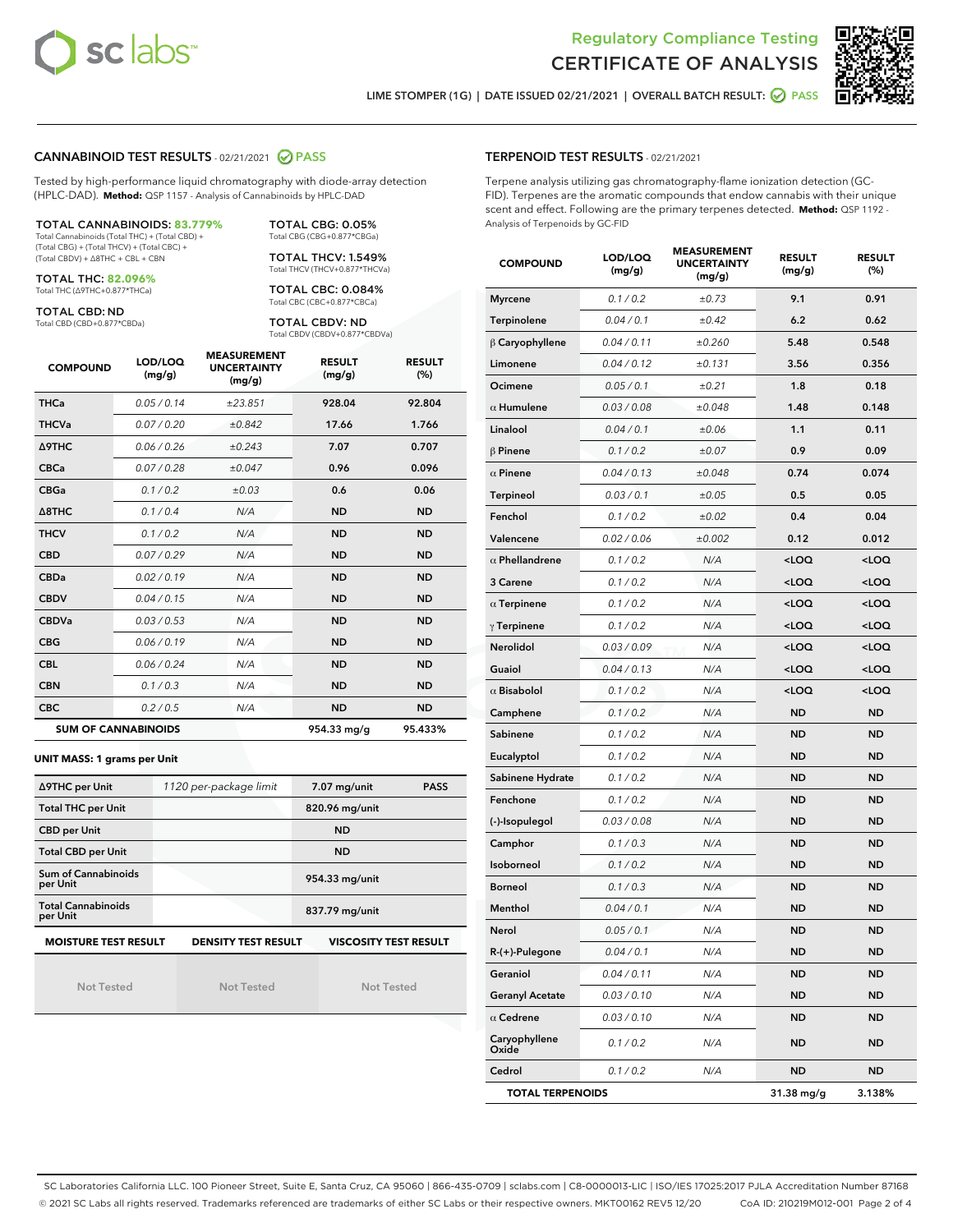



LIME STOMPER (1G) | DATE ISSUED 02/21/2021 | OVERALL BATCH RESULT:  $\bigcirc$  PASS

# CATEGORY 1 PESTICIDE TEST RESULTS - 02/21/2021 2 PASS

Pesticide and plant growth regulator analysis utilizing high-performance liquid chromatography-mass spectrometry (HPLC-MS) or gas chromatography-mass spectrometry (GC-MS). \*GC-MS utilized where indicated. **Method:** QSP 1212 - Analysis of Pesticides and Mycotoxins by LC-MS or QSP 1213 - Analysis of Pesticides by GC-MS

| <b>COMPOUND</b>             | LOD/LOQ<br>$(\mu g/g)$ | <b>ACTION</b><br><b>LIMIT</b><br>$(\mu g/g)$ | <b>MEASUREMENT</b><br><b>UNCERTAINTY</b><br>$(\mu g/g)$ | <b>RESULT</b><br>$(\mu g/g)$ | <b>RESULT</b> |
|-----------------------------|------------------------|----------------------------------------------|---------------------------------------------------------|------------------------------|---------------|
| Aldicarb                    | 0.03 / 0.08            | $\ge$ LOD                                    | N/A                                                     | <b>ND</b>                    | <b>PASS</b>   |
| Carbofuran                  | 0.02 / 0.05            | $\ge$ LOD                                    | N/A                                                     | <b>ND</b>                    | <b>PASS</b>   |
| Chlordane*                  | 0.03 / 0.08            | $\ge$ LOD                                    | N/A                                                     | <b>ND</b>                    | <b>PASS</b>   |
| Chlorfenapyr*               | 0.03/0.10              | $\ge$ LOD                                    | N/A                                                     | <b>ND</b>                    | <b>PASS</b>   |
| Chlorpyrifos                | 0.02 / 0.06            | $\ge$ LOD                                    | N/A                                                     | <b>ND</b>                    | <b>PASS</b>   |
| Coumaphos                   | 0.02 / 0.07            | $\ge$ LOD                                    | N/A                                                     | <b>ND</b>                    | <b>PASS</b>   |
| Daminozide                  | 0.02/0.07              | $\geq$ LOD                                   | N/A                                                     | <b>ND</b>                    | <b>PASS</b>   |
| <b>DDVP</b><br>(Dichlorvos) | 0.03/0.09              | $>$ LOD                                      | N/A                                                     | <b>ND</b>                    | <b>PASS</b>   |
| Dimethoate                  | 0.03 / 0.08            | $\ge$ LOD                                    | N/A                                                     | <b>ND</b>                    | <b>PASS</b>   |
| Ethoprop(hos)               | 0.03/0.10              | $>$ LOD                                      | N/A                                                     | <b>ND</b>                    | <b>PASS</b>   |
| Etofenprox                  | 0.02 / 0.06            | $\ge$ LOD                                    | N/A                                                     | <b>ND</b>                    | <b>PASS</b>   |
| Fenoxycarb                  | 0.03 / 0.08            | $\ge$ LOD                                    | N/A                                                     | <b>ND</b>                    | <b>PASS</b>   |
| Fipronil                    | 0.03/0.08              | $>$ LOD                                      | N/A                                                     | <b>ND</b>                    | <b>PASS</b>   |
| Imazalil                    | 0.02 / 0.06            | $\ge$ LOD                                    | N/A                                                     | <b>ND</b>                    | <b>PASS</b>   |
| Methiocarb                  | 0.02 / 0.07            | $\ge$ LOD                                    | N/A                                                     | <b>ND</b>                    | <b>PASS</b>   |
| Methyl<br>parathion         | 0.03/0.10              | $\ge$ LOD                                    | N/A                                                     | <b>ND</b>                    | <b>PASS</b>   |
| <b>Mevinphos</b>            | 0.03/0.09              | $\ge$ LOD                                    | N/A                                                     | <b>ND</b>                    | <b>PASS</b>   |
| Paclobutrazol               | 0.02 / 0.05            | $\ge$ LOD                                    | N/A                                                     | <b>ND</b>                    | <b>PASS</b>   |
| Propoxur                    | 0.03 / 0.09            | $\ge$ LOD                                    | N/A                                                     | <b>ND</b>                    | <b>PASS</b>   |
| Spiroxamine                 | 0.03 / 0.08            | $\ge$ LOD                                    | N/A                                                     | <b>ND</b>                    | <b>PASS</b>   |
| <b>Thiacloprid</b>          | 0.03/0.10              | $\ge$ LOD                                    | N/A                                                     | <b>ND</b>                    | <b>PASS</b>   |

# CATEGORY 2 PESTICIDE TEST RESULTS - 02/21/2021 @ PASS

| <b>COMPOUND</b>   | LOD/LOQ<br>$(\mu g/g)$ | <b>ACTION</b><br><b>LIMIT</b><br>$(\mu g/g)$ | <b>MEASUREMENT</b><br><b>UNCERTAINTY</b><br>$(\mu g/g)$ | <b>RESULT</b><br>$(\mu g/g)$ | <b>RESULT</b> |
|-------------------|------------------------|----------------------------------------------|---------------------------------------------------------|------------------------------|---------------|
| Abamectin         | 0.03/0.10              | 0.1                                          | N/A                                                     | <b>ND</b>                    | <b>PASS</b>   |
| Acephate          | 0.02/0.07              | 0.1                                          | N/A                                                     | <b>ND</b>                    | <b>PASS</b>   |
| Acequinocyl       | 0.02/0.07              | 0.1                                          | N/A                                                     | <b>ND</b>                    | <b>PASS</b>   |
| Acetamiprid       | 0.02/0.05              | 0.1                                          | N/A                                                     | <b>ND</b>                    | <b>PASS</b>   |
| Azoxystrobin      | 0.02/0.07              | 0.1                                          | N/A                                                     | <b>ND</b>                    | <b>PASS</b>   |
| <b>Bifenazate</b> | 0.01/0.04              | 0.1                                          | N/A                                                     | <b>ND</b>                    | <b>PASS</b>   |
| <b>Bifenthrin</b> | 0.02/0.05              | 3                                            | N/A                                                     | <b>ND</b>                    | <b>PASS</b>   |
| <b>Boscalid</b>   | 0.03/0.09              | 0.1                                          | N/A                                                     | <b>ND</b>                    | <b>PASS</b>   |

# CATEGORY 2 PESTICIDE TEST RESULTS - 02/21/2021 continued

| <b>COMPOUND</b>               | LOD/LOQ<br>(µg/g) | <b>ACTION</b><br>LIMIT<br>$(\mu g/g)$ | <b>MEASUREMENT</b><br><b>UNCERTAINTY</b><br>(µg/g) | <b>RESULT</b><br>(µg/g) | <b>RESULT</b> |
|-------------------------------|-------------------|---------------------------------------|----------------------------------------------------|-------------------------|---------------|
| Captan                        | 0.19/0.57         | 0.7                                   | N/A                                                | <b>ND</b>               | <b>PASS</b>   |
| Carbaryl                      | 0.02 / 0.06       | 0.5                                   | N/A                                                | ND                      | <b>PASS</b>   |
| Chlorantranilip-<br>role      | 0.04 / 0.12       | 10                                    | N/A                                                | <b>ND</b>               | <b>PASS</b>   |
| Clofentezine                  | 0.03 / 0.09       | 0.1                                   | N/A                                                | <b>ND</b>               | <b>PASS</b>   |
| Cyfluthrin                    | 0.12 / 0.38       | $\overline{c}$                        | N/A                                                | <b>ND</b>               | <b>PASS</b>   |
| Cypermethrin                  | 0.11 / 0.32       | 1                                     | N/A                                                | <b>ND</b>               | <b>PASS</b>   |
| <b>Diazinon</b>               | 0.02 / 0.05       | 0.1                                   | N/A                                                | <b>ND</b>               | <b>PASS</b>   |
| Dimethomorph                  | 0.03 / 0.09       | 2                                     | N/A                                                | <b>ND</b>               | <b>PASS</b>   |
| Etoxazole                     | 0.02 / 0.06       | 0.1                                   | N/A                                                | <b>ND</b>               | <b>PASS</b>   |
| Fenhexamid                    | 0.03 / 0.09       | 0.1                                   | N/A                                                | <b>ND</b>               | <b>PASS</b>   |
| Fenpyroximate                 | 0.02 / 0.06       | 0.1                                   | N/A                                                | <b>ND</b>               | <b>PASS</b>   |
| <b>Flonicamid</b>             | 0.03/0.10         | 0.1                                   | N/A                                                | <b>ND</b>               | <b>PASS</b>   |
| Fludioxonil                   | 0.03/0.10         | 0.1                                   | N/A                                                | <b>ND</b>               | <b>PASS</b>   |
| Hexythiazox                   | 0.02 / 0.07       | 0.1                                   | N/A                                                | <b>ND</b>               | <b>PASS</b>   |
| Imidacloprid                  | 0.04 / 0.11       | 5                                     | N/A                                                | <b>ND</b>               | <b>PASS</b>   |
| Kresoxim-methyl               | 0.02 / 0.07       | 0.1                                   | N/A                                                | ND                      | <b>PASS</b>   |
| <b>Malathion</b>              | 0.03 / 0.09       | 0.5                                   | N/A                                                | <b>ND</b>               | <b>PASS</b>   |
| Metalaxyl                     | 0.02 / 0.07       | 2                                     | N/A                                                | <b>ND</b>               | <b>PASS</b>   |
| Methomyl                      | 0.03 / 0.10       | 1                                     | N/A                                                | <b>ND</b>               | <b>PASS</b>   |
| Myclobutanil                  | 0.03 / 0.09       | 0.1                                   | N/A                                                | <b>ND</b>               | <b>PASS</b>   |
| <b>Naled</b>                  | 0.02 / 0.07       | 0.1                                   | N/A                                                | <b>ND</b>               | <b>PASS</b>   |
| Oxamyl                        | 0.04 / 0.11       | 0.5                                   | N/A                                                | <b>ND</b>               | <b>PASS</b>   |
| Pentachloronitro-<br>benzene* | 0.03 / 0.09       | 0.1                                   | N/A                                                | <b>ND</b>               | <b>PASS</b>   |
| Permethrin                    | 0.04 / 0.12       | 0.5                                   | N/A                                                | <b>ND</b>               | <b>PASS</b>   |
| Phosmet                       | 0.03 / 0.10       | 0.1                                   | N/A                                                | <b>ND</b>               | <b>PASS</b>   |
| Piperonylbu-<br>toxide        | 0.02 / 0.07       | 3                                     | N/A                                                | <b>ND</b>               | <b>PASS</b>   |
| Prallethrin                   | 0.03 / 0.08       | 0.1                                   | N/A                                                | <b>ND</b>               | <b>PASS</b>   |
| Propiconazole                 | 0.02 / 0.07       | 0.1                                   | N/A                                                | <b>ND</b>               | <b>PASS</b>   |
| Pyrethrins                    | 0.04 / 0.12       | 0.5                                   | N/A                                                | ND                      | PASS          |
| Pyridaben                     | 0.02 / 0.07       | 0.1                                   | N/A                                                | ND                      | <b>PASS</b>   |
| Spinetoram                    | 0.02 / 0.07       | 0.1                                   | N/A                                                | <b>ND</b>               | <b>PASS</b>   |
| Spinosad                      | 0.02 / 0.07       | 0.1                                   | N/A                                                | <b>ND</b>               | <b>PASS</b>   |
| Spiromesifen                  | 0.02 / 0.05       | 0.1                                   | N/A                                                | <b>ND</b>               | <b>PASS</b>   |
| Spirotetramat                 | 0.02 / 0.06       | 0.1                                   | N/A                                                | <b>ND</b>               | <b>PASS</b>   |
| Tebuconazole                  | 0.02 / 0.07       | 0.1                                   | N/A                                                | ND                      | <b>PASS</b>   |
| Thiamethoxam                  | 0.03 / 0.10       | 5                                     | N/A                                                | <b>ND</b>               | <b>PASS</b>   |
| Trifloxystrobin               | 0.03 / 0.08       | 0.1                                   | N/A                                                | <b>ND</b>               | <b>PASS</b>   |